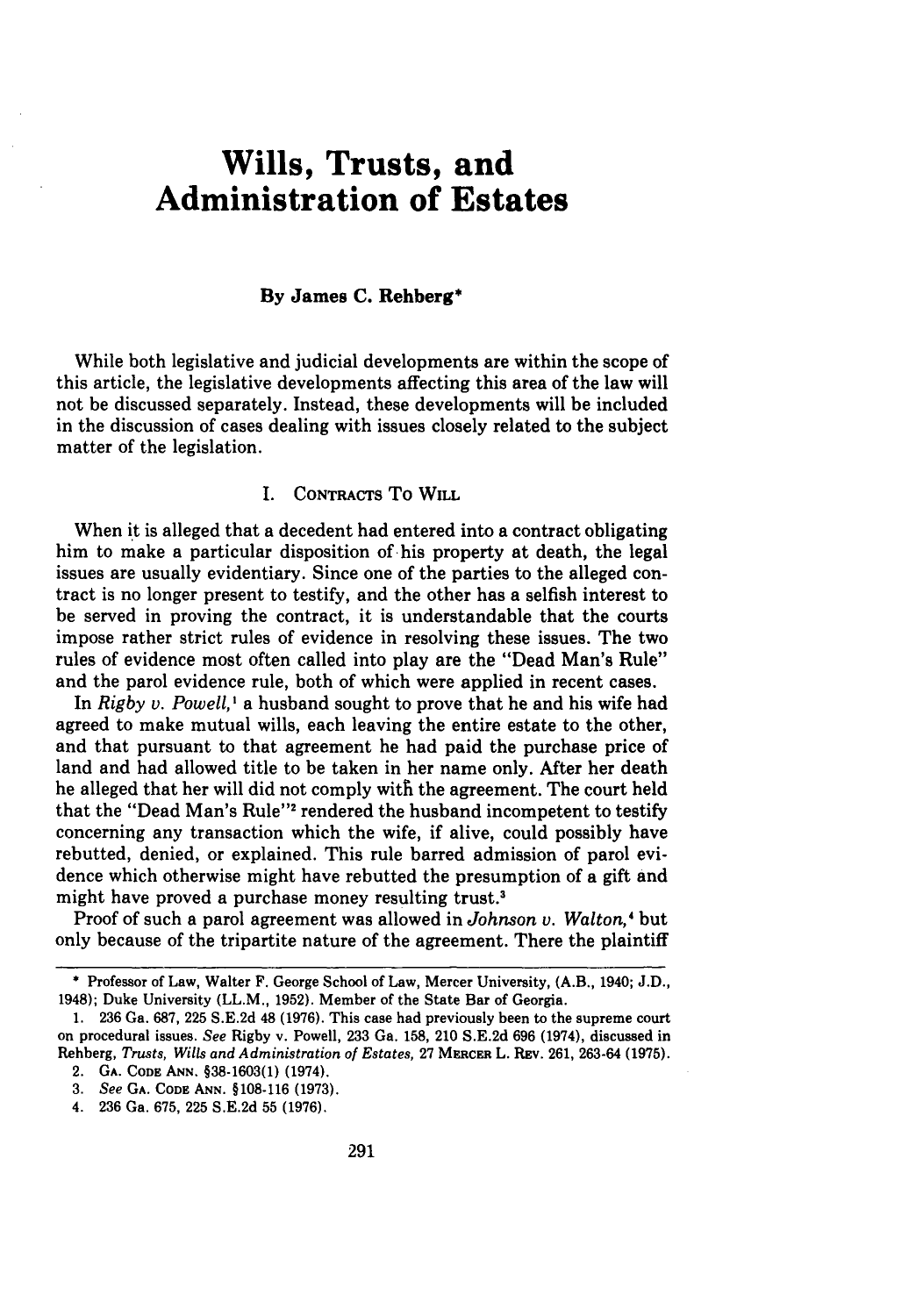## *MERCER LAW REVIEW*

sought specific performance of a parol agreement allegedly entered into **by** her with the decedent and with the person who was named in the will as executrix of the estate and to whom the decedent's will left the entire estate. The alleged agreement was that the decedent's property would be left to the executrix who would then give the plaintiff one-half the estate in return for the latter's caring for the decedent from the time of the making of the agreement until his death. The court held that, while parol evidence was inadmissible to prove the contract between the plaintiff and the decedent, it was admissible to prove the alleged agreement between the plaintiff and the executrix, who was still present to testify in rebuttal, denial or explanation of the agreement. It should be noted that in leaving his entire estate to the executrix, the decedent did precisely what the alleged contract obligated him to do.

In *Zorn v. Robertson*,<sup>5</sup> the court experienced some difficulty in reconciling two apparently contradictory rules. The first rule provides that the consideration of a deed may always be inquired into when the principles of justice require it,' while the other makes inadmissible any parol evidence contradicting or varying the terms of a written instrument.7 In this case a husband had conveyed land in fee to his wife by a deed which stated the consideration as "One (\$1.00) dollar and love and affection . **. . ."** After her death he sued her executrix for breach of an alleged oral promise by her to devise the land back to him if he survived her. Evidence of the alleged oral promise was held inadmissible. The court reasoned that the cited code sections should be construed together to mean that one cannot, under the guise of inquiring into the consideration of a deed, contradict or vary by parol evidence the consideration stated in the deed.

While this reasoning leaves some unanswered questions, it is probably the best way to deal with the problem of balancing the public policy elements on which these two code sections are based. Would it be more logical and more in keeping with the probable intention of the parties to allow such parol evidence in a case where the deed stated only a nominal or "good" consideration and to exclude such evidence in a case where the deed stated a substantial or "valuable" consideration? In the former case the parties have knowingly left unstated the actual consideration and, therefore, could be said to have invited further inquiry; in the latter case the stated consideration could very well be the actual consideration. The court obviously was not following this reasoning in *Zorn* because in the four cases cited by the court the stated considerations were  $$500$ , $$340$ , $$0$  one

**<sup>5. 237</sup> Ga. 395, 228 S.E.2d 804 (1976).**

**<sup>6.</sup> GA. CODE ANN. §29-101 (1969).**

**<sup>7.</sup> GA. CODE ANN. §38-501** (1974).

**<sup>8.</sup>** Awtrey v. Awtrey, **225** Ga. **666, 171 S.E.2d 126 (1969).**

**<sup>9.</sup>** Stonecypher v. Georgia Power Co., **183** Ga. 498, **189 S.E. 13 (1936).**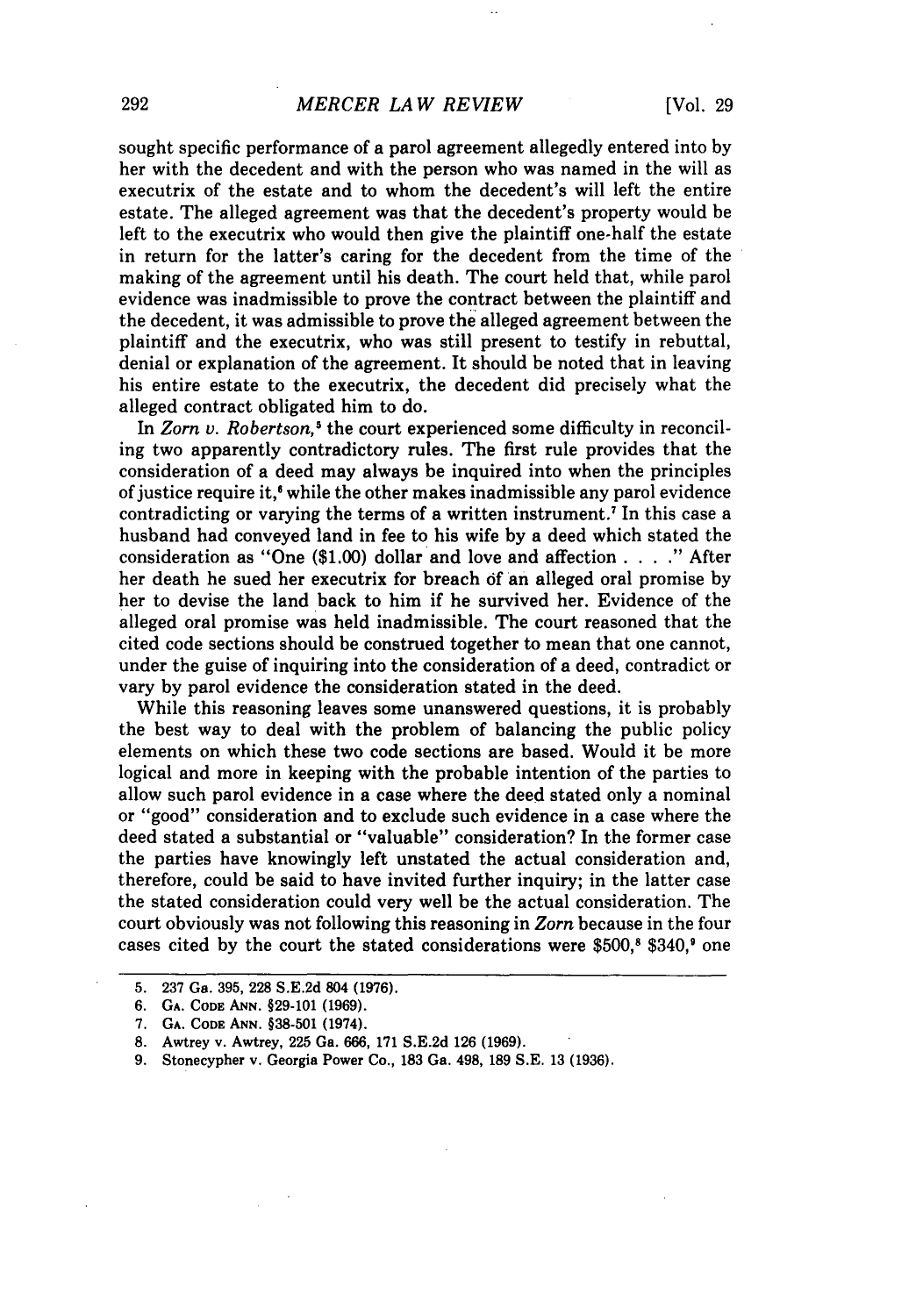dollar,'0 and "natural love and affection,"" and in all of them the parol ?vidence was held to be inadmissible.

## **H.** YEAR'S **SUPPORT**

During last year's survey period, the Georgia Supreme Court decided *Allan v. Allan,"* a case in which an initial award of year's support was sought out of an estate on which there had been no administration. The court concluded that the statutory notice **by** publication only of the appraiser's return in the county where the decedent resided at death was inadequate to affect a "legally protected interest" in realty located in another county, particularly in view of the fact that the owner of such interest resided in that other county and her address was known. The court stressed that notice **by** mail, addressed to the known address of the interested party, would have been adequate. To forestall reopening of cases in which an award might have been made without notice to anyone, the court ruled that the instant decision would have only prospective effect as precedent. Nevertheless, in *Ringer v. Lockhart*,<sup>13</sup> an attempt was made to extend the *Allan* holding to a somewhat different factual situation. In this later case the decedent's will had left the entire estate to his widow for life, with remainder to his son by a previous marriage. That son participated in the probate proceedings and after the widow had assured him that she would handle the estate fairly, he returned to his home in another state. The widow then applied for and was awarded the entire estate as year's support. The only notice that the son received of the year's support proceeding was that afforded by publication, and while that notice was running in the Georgia newspaper he was at his home in the other state. The court held that *Allan v. Allan* did not require that he be given personal service because the opinion in that case expressly provided that it would operate only prospectively. *Allan* was decided on January 28, 1976, and the decision in *Ringer v. Lockhart* was rendered on November 24, 1976. One justice dissented on this point. He felt that the rule in *Allan* should be applied because the constructive service issue in *Ringer v. Lockhart* was pending in the Supreme Court of Georgia when the decision in *Allan v. Allan* was rendered, having been docketed twelve days before that decision.

The son prevailed though, without the benefit of the *Allan* decision, because his allegations that a confidential relationship existed between him and his stepmother and that her securing the year's support award without his remainder interest's being protected amounted to allegations

**19771**

**<sup>10.</sup>** Miller v. Shaw, 212 Ga. 302, **92** S.E.2d **98 (1956).**

**<sup>11.</sup>** Dodson v. Phagan, **227** Ga. 480, **181 S.E.2d 366 (1971).**

<sup>12.</sup> **236** Ga. **199, 223 S.E.2d** 445 **(1976).**

**<sup>13. 237</sup>** Ga. **166, 227 S.E.2d 57 (1976).**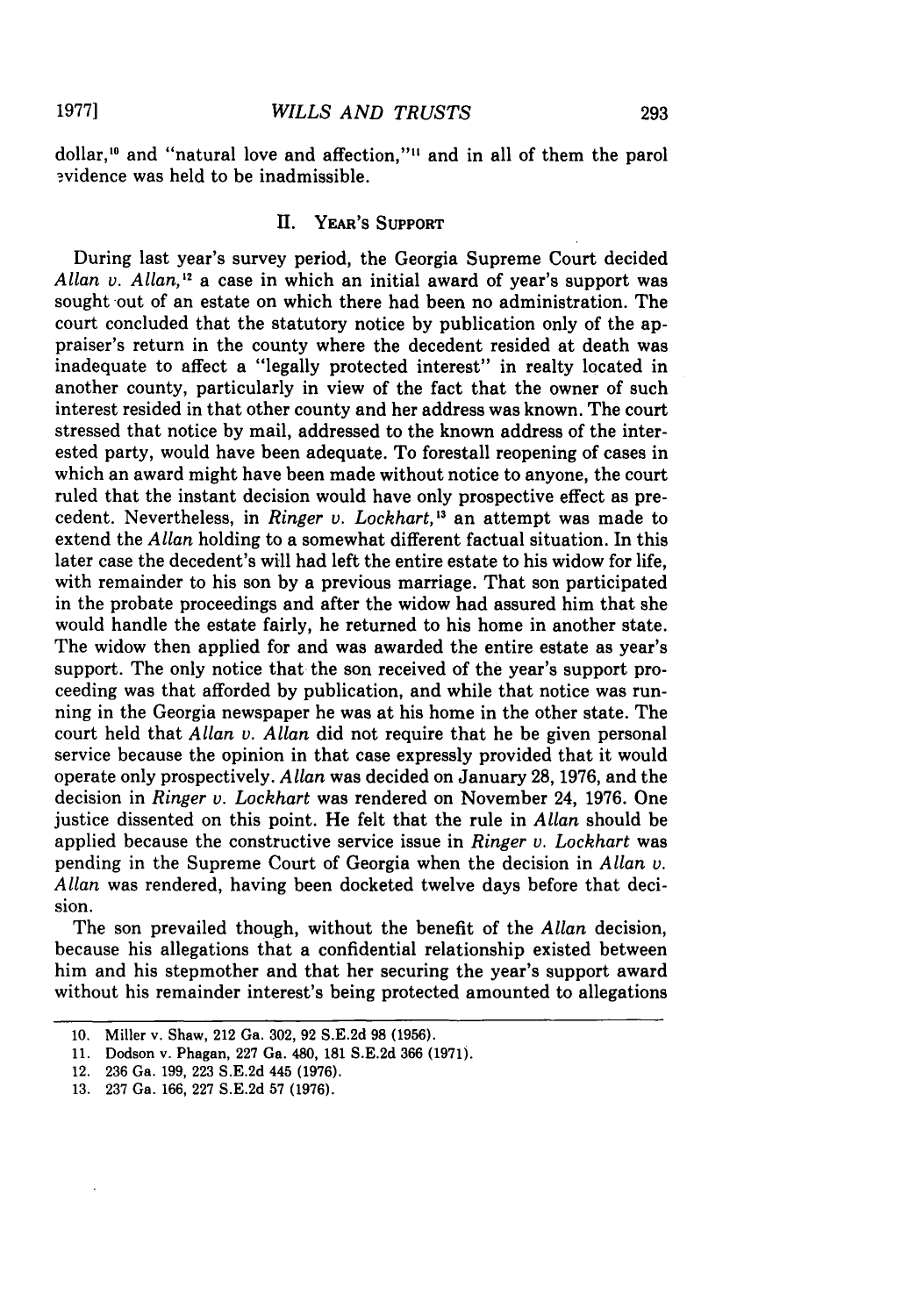of fraud. The judgment on the pleadings, awarding the entire estate to the stepmother, was reversed.

The logic *of Allan* was extended in *Tribble v. Knight"* to cover a proceeding for leave to sell property previously awarded as year's support to a widow and minor children. In that case the party upon whom service by publication was made was one of the children who, though now an adult, was a minor and was included along with the widow at the time of the original award. Although the notice by publication was in accordance with the statute,<sup>15</sup> it was held constitutionally inadequate where, as in this case, the address of that child was known or easily ascertainable. Again, the court felt it important to specify that the decision would operate prospectively only and would not apply to sales made prior to the date of this decision.

The legislative response to these decisions was an act, effective July 1, 1977, designed to remedy the constitutional defects in the notice provisions of the year's support statutes."8 Georgia Code Ann. § §113-1005.1 to -1005.3 were enacted to deal specifically with the constitutional problems dealt with in such cases as *Allan* and *Tribble.*

In the same act that added these three code sections the General Assembly made a noble, but apparently unsuccessful, effort to repeal the code section imposing restrictions on testamentary dispositions to charities. The title of the act begins: "An act to repeal Code Section 113-107;" but nowhere in the body of the act is there any further reference to that section.

There were attacks on year's support awards based on grounds other than constitutional infirmity. *Patrick v. Simon <sup>7</sup>*established that an award to one as the widow of the decedent may be challenged by a subsequently qualified administratrix on the ground that the one to whom the award was made was not in fact the widow. The evidence showed that she had been married to another man prior to her ceremonial marriage to the decedent, that the prior husband was still alive, and that her marriage to him had not been dissolved. Since the subsequently appointed administratrix was not party to the year's support proceeding, the court held that the judgment was not *res judicata* as to her. Similarly, a consent decree by creditors that the one to whom the award was made was in fact the widow was held not binding on the subsequently appointed administratrix.

The opinion in this case contains a good discussion of the presumption of validity which attaches to a second marriage. That presumption continues until evidence is adduced that the spouse of the first marriage is still alive; then the burden is upon the party relying upon the validity of the second marriage to go forward with evidence showing that the first mar-

<sup>14. 238</sup> Ga. 84, **231** S.E.2d 68 **(1976).**

**<sup>15.</sup> GA. CODE ANN. §113-1026 (1975)** (amended in 1977).

<sup>16.</sup> Codified as **GA. CODE ANN. §§113-1005.1** to -1005.3, -1026 (Supp. 1977).

**<sup>17.</sup>** 237 Ga. 742, 229 S.E.2d 746 (1976).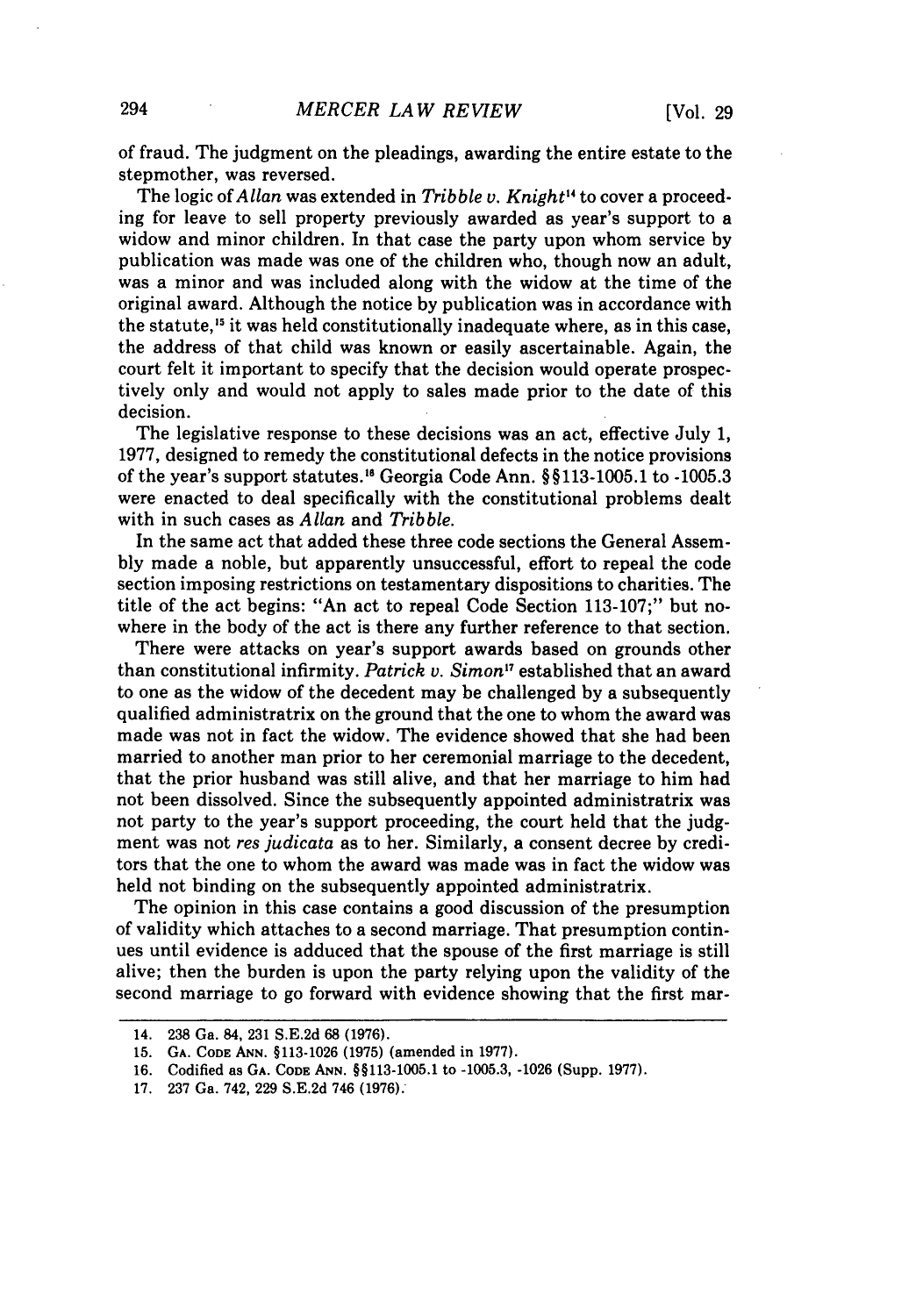riage has been dissolved. Those relying upon the validity of the second marriage and upon the validity of the year's support award to the second "wife" failed in this case to carry that burden. Those holding property under the invalid award held it as constructive trustees for the estate of the decedent.

In *Carter v. Carter*,<sup>18</sup> the court of appeals held that since an appeal of a year's support award to the superior court, as distinguished from a mere caveat to an award in the probate court, is a *de novo* hearing, no inquiry is permitted in the former as to whether the appraisers acted singly or as a group nor as to the evidence they considered in making their return in the latter. A concurring opinion in this case called for a thorough review of the year's support statutes and decisional authority with a view "toward injecting a measure of fairness into the proceeding." This criticism, coupled with the fact that the notice provisions of two sections of the law have recently been declared constitutionally inadequate, makes entirely appropriate this call for a reexamination of all of our year's support law.

#### **III.** PROBATE OF WILLS

When the propounder of an apparently duly executed will offers it for probate and the witnesses testify as to its due execution and attestation and as to the mental capacity of the testator, a prima facie case is made for the validity of the will. In *Melton v. Shaw,"* however, the caveator attempted to rebut that prima facie case by showing that the will was on onionskin paper and that, consequently, it must be probated, if at all, as a copy of a lost or destroyed will." The caveat was unsuccessfull. A will bearing the original ink signatures and date, though typed on onionskin paper, is still the original will.

*Lavender v. Wilkins*<sup>21</sup> raised the interesting question of whether a properly executed instrument, though not admissible to probate as a will, may nevertheless operate to exercise a testamentary power of appointment. The will of the testator's deceased wife gave him a testamentary power of appointment over the assets of a marital deduction trust and named two nephews as takers in default of exercise of the power. The testator then executed his will, expressly exercising the power in favor of his estate. When he died the nephews successfully challenged his will on the ground that he had subsequently entered into a common law marriage which revoked the will by operation of law. The propounders questioned the standing of the nephews to challenge the will, arguing that Ga. Code Ann. §113-408 (1975) was obviously designed to protect only the wife, the heirs

**1977]**

<sup>18. 139</sup> Ga. App. 548, **228** S.E.2d 708 (1976).

<sup>19.</sup> 237 Ga. 250, 227 S.E.2d 326 (1976).

<sup>20.</sup> **GA. CODE** ANN. §113-611 (1975).

<sup>21.</sup> **237** Ga. 510, **228** S.E.2d 888 (1976).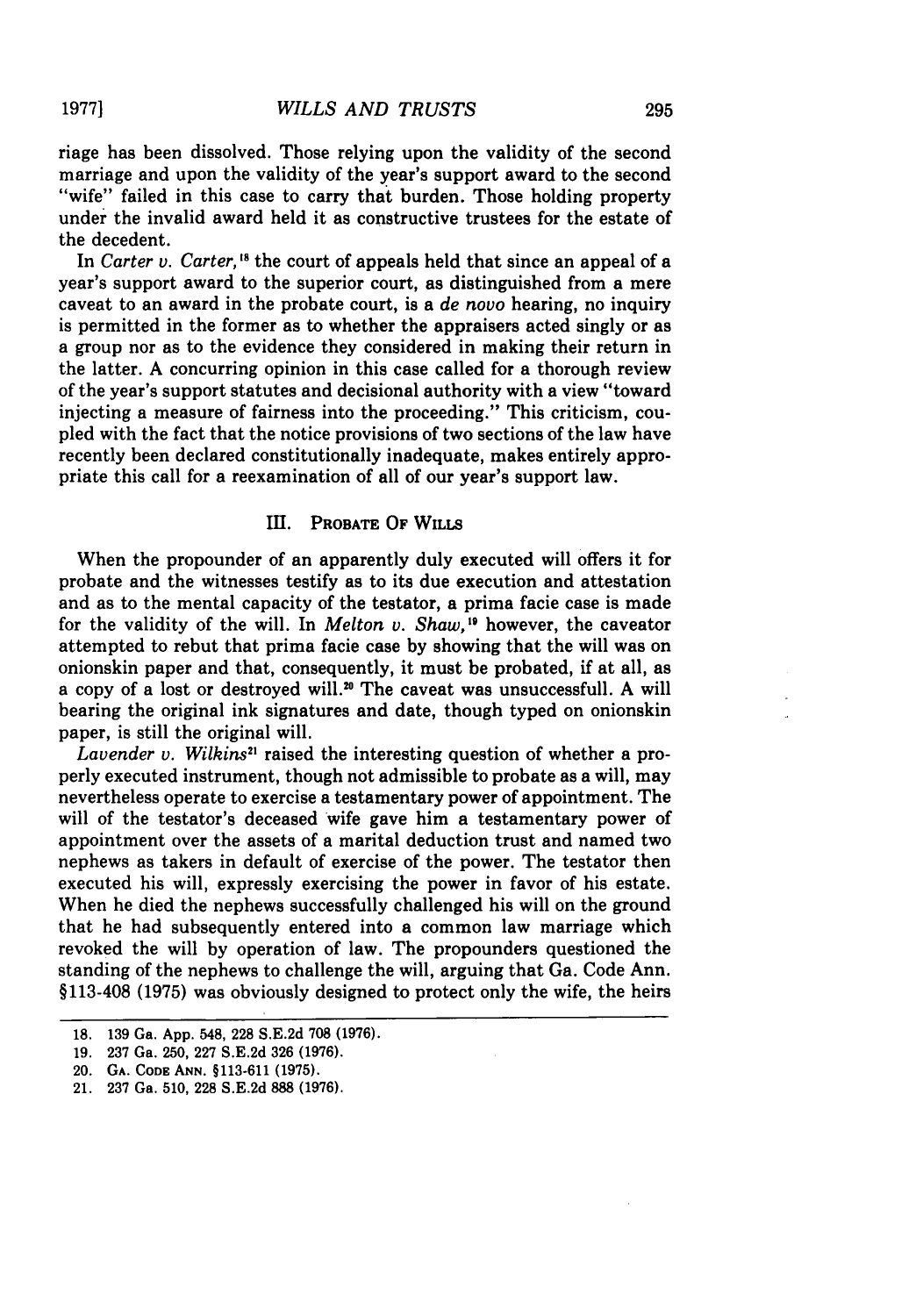or the after-born children of a testator. Since their interest as takers in default under the wife's will depended upon the validity of the exercise of power in the donee's will, they had standing to challenge his will.

The propounders then made an ingenious argument that even though the testator's will was ineffective, because of his subsequent marriage, to dispose of his own property, it was still effective to exercise a power of appointment over the donor's property. The court agreed that this argument found support in the English Wills Act of 1837 but pointed out that the predecessor of our section making subsequent marriage a revocation was enacted in 1834, prior to the English Wills Act of 1837. In short, a testamentary power can be exercised in Georgia only by an instrument probated as a valid will.

#### IV. PROBLEMS ARISING DURING ADMINISTRATION

After an application for the grant of letters of administration has been filed, the only notice to or service upon interested parties that the law requires is that afforded by the published citation.<sup>22</sup> Since the mere appointment of a personal representative of an unrepresented estate does not deprive anyone of property without due process of law, the court held in Brooks v. *Williams"2* that it is immaterial that even an interested party does not receive personal notice. There are other procedures which assure him of an opportunity to be heard before his claim against or his interest in the estate may be foreclosed.

From the moment of his qualification, a personal representative is charged with the responsibility of ascertaining, collecting, and preserving the assets of the estate. One such asset would be the proceeds of any insurance policies on the life of the decedent which named his estate as beneficiary. If the policy named some other legal entity as the beneficiary, then normally the estate has no beneficial interest in the proceeds. These elemental matters of contract law led to a disappointing result for a surviving wife in *Hagins v. Fuller.*<sup>24</sup> She had purchased a policy on the life of her husband. It named her as owner and beneficiary and gave her the power to change the beneficiary. Later, to assist her husband in securing a bank loan, she caused the beneficiary to be changed to the executors, administrators or assigns of the insured. **After** the insured husband had repaid this loan, but before any action was taken to change the beneficiary back to the wife, he died. Since contract law governed, the proceeds became a part of the estate of the husband rather than being directly payable to the wife.

The surviving wife fared somewhat better in Spurlock *v. Commercial*

<sup>22.</sup> **GA. CODE ANN.** §113-1212 (1975) requires publication of the citation once a week for four weeks.

<sup>23. 237</sup> Ga. 767, 229 S.E.2d 623 (1976).

<sup>24. 138</sup> Ga. App. 23, 225 S.E.2d 485 (1976).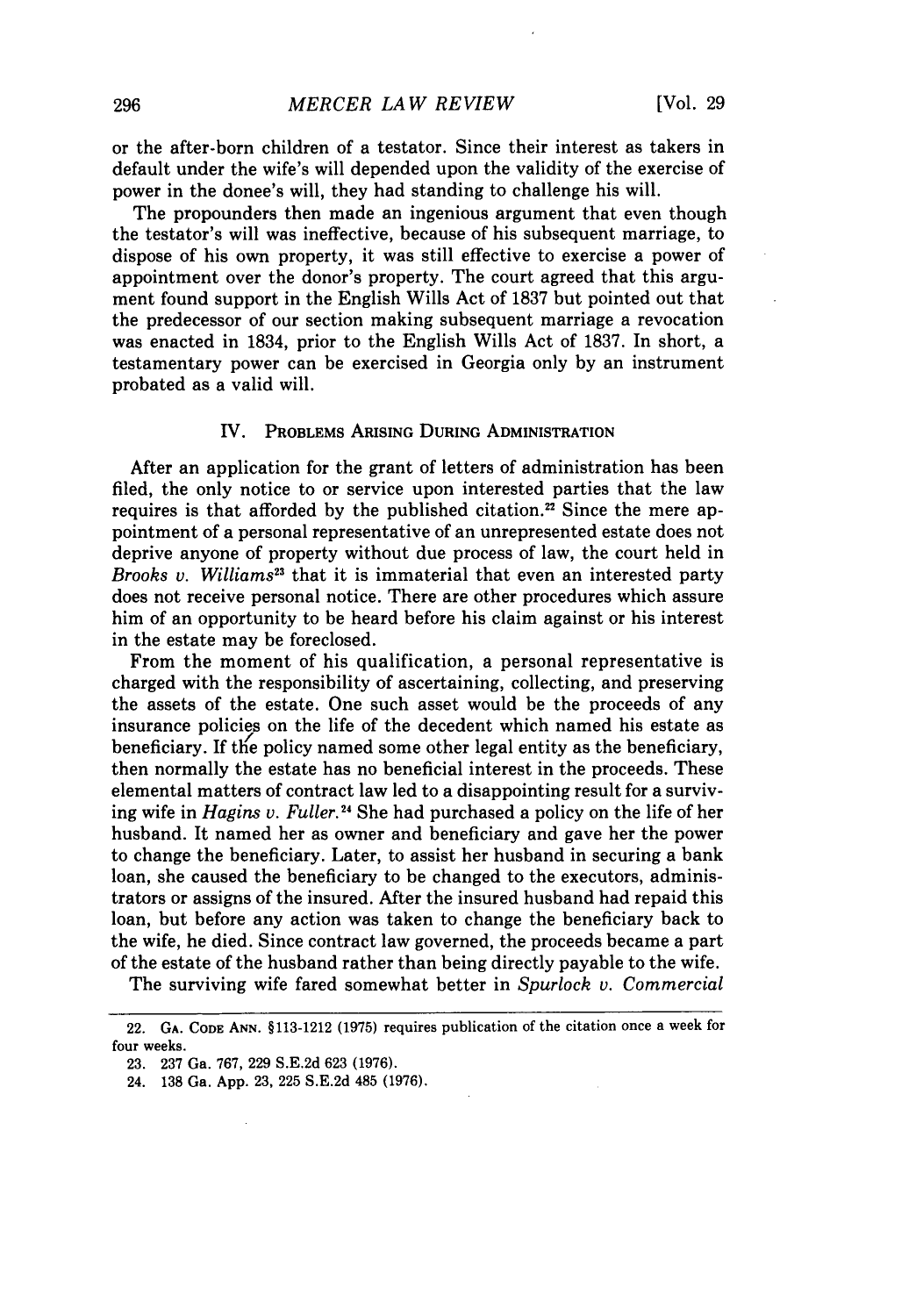*Banking Co.25* After a bank had issued a certificate of deposit to a husband and wife as joint tenants with right of survivorship, the husband pledged his interest in it to the bank as security for a loan extended to him individually. He died before the loan was repaid and before the maturity date of the certificate, leaving his wife surviving him. The bank's effort to assert a lien on the certificate was unsuccessful. The interest of the husband in the certificate and, of necessity, the interest of the bank to which he had pledged that interest ceased at the moment he died with his wife surviving. Because his estate no longer had an interest in the certificate, the bank could not set off the certificate against the debt which he alone owed.

After this case reached the courts the General Assembly enacted a completely new statute governing all multiple-party accounts."6 This statute is substantially the same as Part I of Article VI (Non-Probate Transfers) of the Uniform Probate Code. The legislature omitted §6-107 of the Uniform Probate Code which exposes to the claims of creditors, if other assets of the estate are insufficient, the proportion of the account that the decedent owned beneficially before his death. That proportion is defined, in a section which was included in the Georgia act, as the net contribution of the decedent to the sum on deposit.<sup>27</sup> It may have been felt that the omitted section was not needed because other provisions of Georgia law afford adequate protection to creditors. That may be the case if the creditor is a financial institution, because the section of the Uniform Probate Code giving a financial institution a right of set-of $T^2$  was enacted. If the creditor is not a financial institution, the Georgia Act does not appear to give him the protection which the Uniform Probate Code intended to give him. Under its terms the amount of the account subject to set-off is either the proportion of the account to which the debtor was "beneficially entitled" immediately before his death, or, if his net contribution cannot be shown, an equal share with all the parties having present rights of withdrawal.

A bank which has been named as co-executor with the widow of the testator often feels, sometimes with justification, that it can act most effectively for the estate when it acts alone. There are risks in this course of action, though, as the bank learned in *First National Bank & Trust* Company of Vidalia v. McNatt.<sup>29</sup> After the bank qualified as co-executor, it employed a real estate broker to sell some of the estate's land. The broker performed his part of the contract and then sued the bank in its individual capacity for his commission. The bank, and not the estate, was held liable. One co-executor cannot by contract bind the estate unless the other co-

29. 141 Ga. App. 6, 232 S.E.2d 356 (1977).

**19771**

<sup>25. 138</sup> Ga. App. 892, 227 S.E.2d 790 (1976), aff'd., 238 Ga. 123, 231 S.E.2d 748 (1977).

<sup>26.</sup> **GA.** CODE **ANN.,** ch. 41A-38 (Supp. 1977).

<sup>27.</sup> **UNIFORM** PROBATE **CODE** §6-103(a), an exact copy of which was enacted as **GA. CODE** ANN. §41A-3803(a) (Supp. 1977).

**<sup>28.</sup> UNIFORM PROBATE CODE** §6-113, codified as **GA. CODE ANN.** §41A-3812 (Supp. 1977).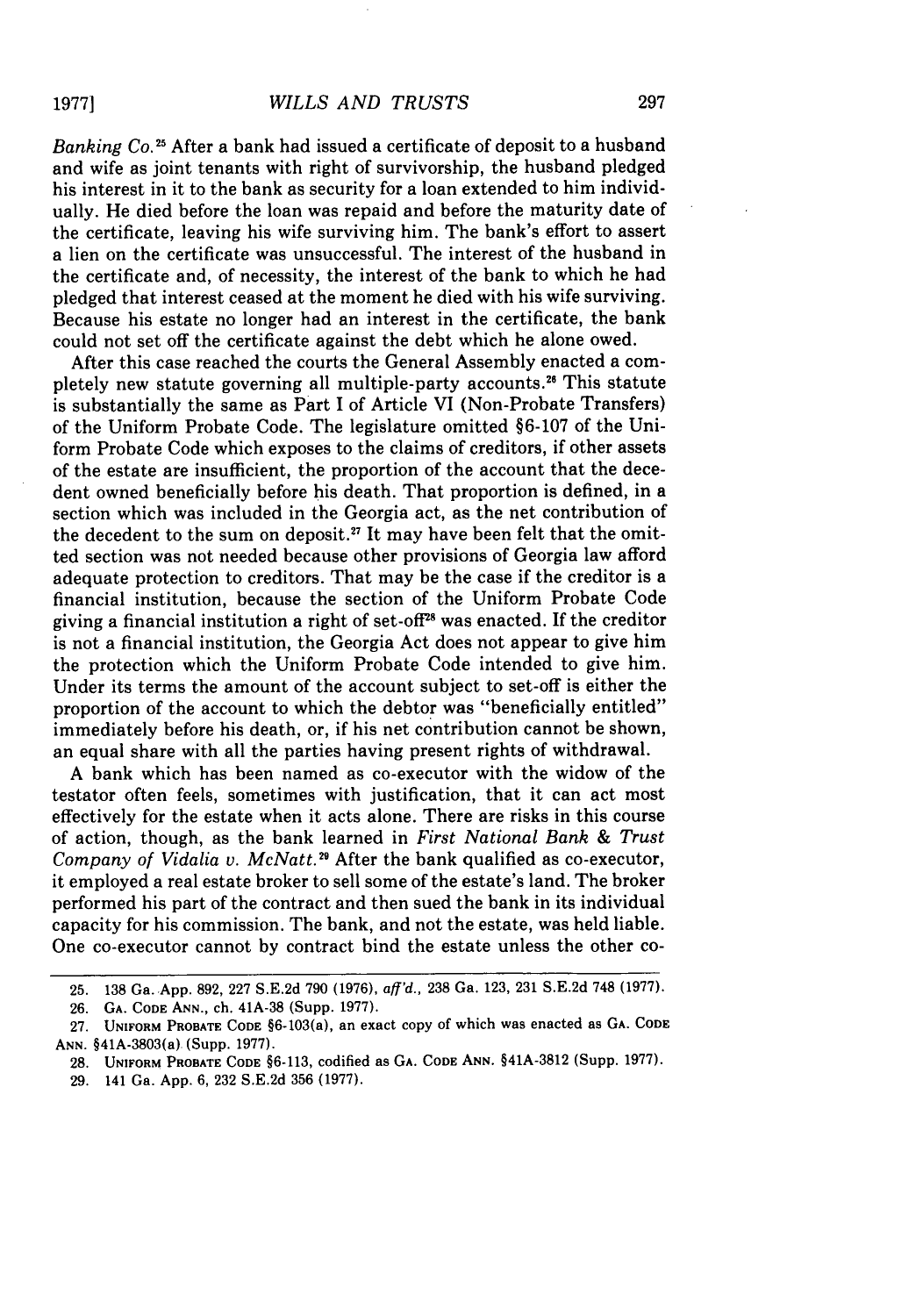executor joins in the agreement or unless such action is otherwise authorized either by law or by the terms of the will. The bank's right of reimbursement for the amount of the judgment would be a subsequent matter of accounting and settlement.

The status of a person as a creditor of an estate or as a beneficiary of it had to be determined in *National Bank & Trust Company v. Grant."* This person had loaned money to the decedent, taking in return a promissory note and a security deed on some land, and the decedent had agreed that if the note were not paid at his death the lender could keep the land in satisfaction of the debt. After the decedent died, without having paid the debt, the lender elected to keep the land. In this action the administrator of the decedent's estate sued the lender for the pro rata share of the estate tax liability which was attributable to the inclusion of this land in the taxable estate. The court held that the lender was not liable to contribute; he took the land as a creditor, not as a beneficiary.

# V. **EFFECT** OF ADOPTION **ON DEVOLUTION** OF **PROPERTY**

As background for consideration of the General Assembly's comprehensive revision of the adoption law, a recent case decided under the prior law should be instructive. This case was *Smyth v. Anderson*.<sup>31</sup> In it the will of a testator who died in 1937 left realty to his daughter for life, with remainder to "her children." Then followed a gift over, if the daughter died "without child, or children," to the trustees of a named school district for the benefit of the "white children" of the district. Lastly, the will provided that if the property were not accepted by the school district or if it were used "for any other purpose than above indicated," it should revert to the estate of the testator. The testator's daughter was married at the time of his death in 1937 but had no children, natural or adopted. Three years later, though, she adopted a child who survived her and who turned out to be the only child, natural or adopted, that the daughter ever had. The court held that this child could not qualify, under the testator's language, as a "child" of his daughter. Under the Georgia law in force at the execution of the will and at the testator's death an adopted grandchild was not considered a relative of the testator. This suggests, but does not necessarily prove, that the testator did not contemplate inclusion of an adopted grandchild in a gift to the children of his daughter. The suggestion is strengthened, though, by the facts that the daughter had no children, natural or adopted, at the time of execution of the will and that the adoption took place three years after the testator's death. The court relied upon *Brown v. Trust Company of Georgia3* and *Whittle v. Speir3* to emphasize the

**<sup>30. 237</sup>** Ga. **337, 227 S.E.2d 372 (1976).**

**<sup>31. 238</sup>** Ga. 343, **232 S.E.2d 835 (1977).**

**<sup>32. 230</sup>** Ga. **301, 196 S.E.2d 872 (1973).**

**<sup>33. 235</sup>** Ga. 14, **218 S.E.2d 775 (1975).**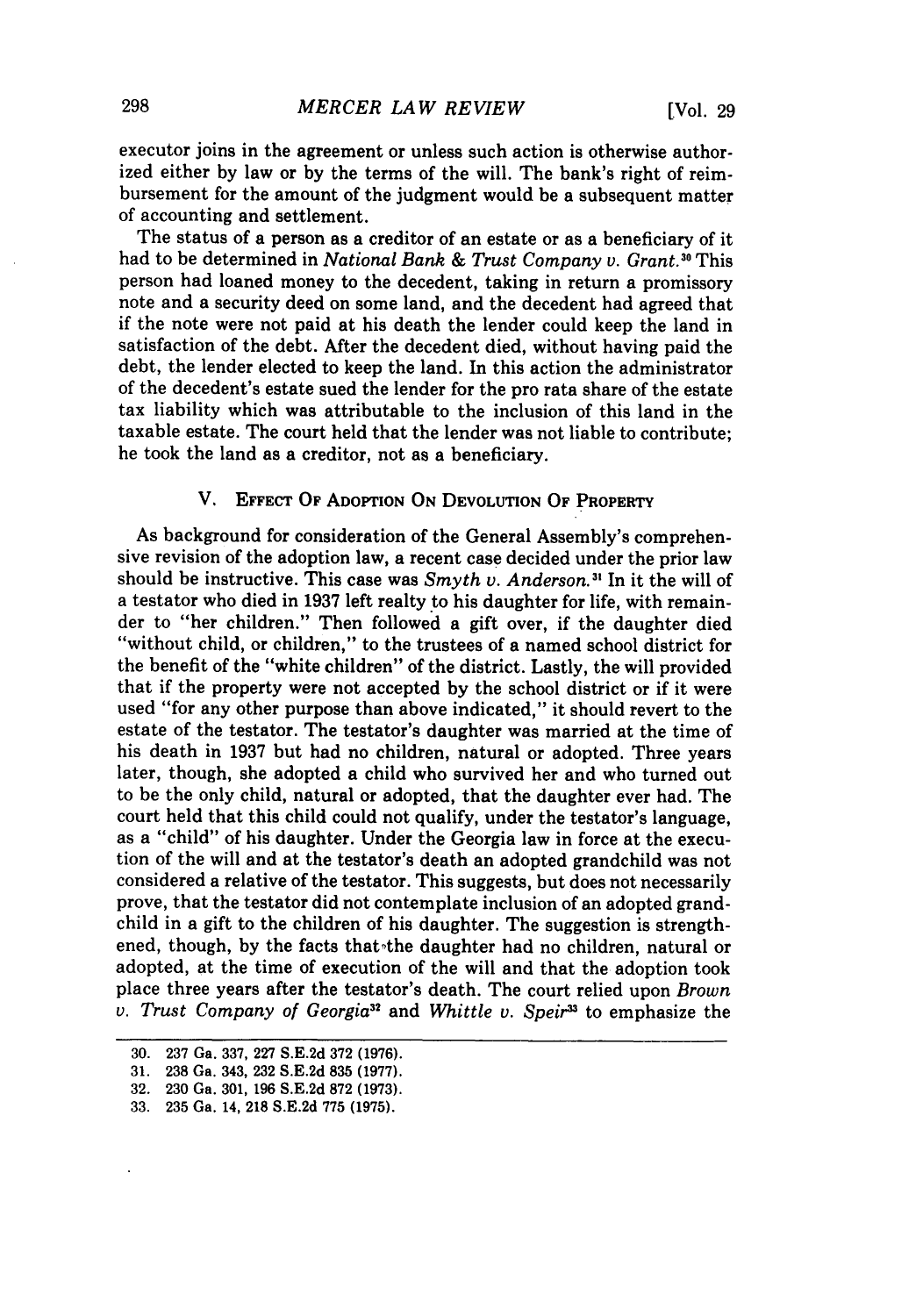**1977]**

importance of the testator's intention as to possible inclusion of adopted children in class gifts to children.

Holding that this adopted grandchild could not take, the court was still faced with difficult questions of constitutional law and of trust law. The constitutional issue was raised by the fact that the gift over to the school district limited the charitable benefits to "white children," a clearly unenforceable racially discriminatory provision. The issue of trust law, then, was whether the court should apply the *cy pres* doctrine by simply striking the word "white" or whether it should declare that the trust failed and the property reverted to the estate of the testator. On this issue the court concluded that the express provision for a reversion to the estate if the property were used "for any other purpose than above indicated" precluded appplication of the *cy prés* doctrine and required a reversion to the estate.

Speculation is in order as to whether the most recent revision of the adoption laws would have required, if applicable, a different result in *Smyth v. Anderson.* The 1977 session of the General Assembly enacted a comprehensive revision of Georgia's adoption laws.34 Section 74-413 of the revised chapter provides that an adopted child shall be deemed a'natural child of the adopting parent for purposes of inheritance and for purposes of taking under testamentary instruments, whether executed before or after the adoption, unless expressly excluded. It is further provided that an adopted child shall take as a "child" of the adopting parent under a class gift made by the will of a third person. So sweeping is the language of this section that it is hard to conceive of any circumstance involving the devolution of property in which, short of an express exclusion of adopted persons, it will make any difference whether a person is a natural or adopted child of his parent. Nevertheless, since our previous adoption laws have been so often amended and so often litigated, the subsequent history of this latest amendment will be interesting to follow.

### VI. PROBLEMS OF **CONSTRUCTION**

A declaratory judgment action is often the best way to resolve a will construction problem, but this route can be followed only if there is a presently existing justiciable controversy. Several recent cases turned on this issue. In *Kaylor v. Kaylor,35* the will left the entire estate to the widow and the son, but in leaving to the widow one-half of the estate it was specified that she was to select her one-half out of personal property. As the personal property was not sufficient to equal one-half the estate and the estate thus might not get the full benefit of the marital deduction, the widow and the son as co-executors brought a declaratory judgment action

**<sup>34.</sup> GA. CODE ANN.** §§74-401 to -418, **-9903.1** (Supp. **1977)** (effective January **1, 1978).**

**<sup>35. 236</sup>** Ga. **777, 225 S.E.2d 320 (1976).**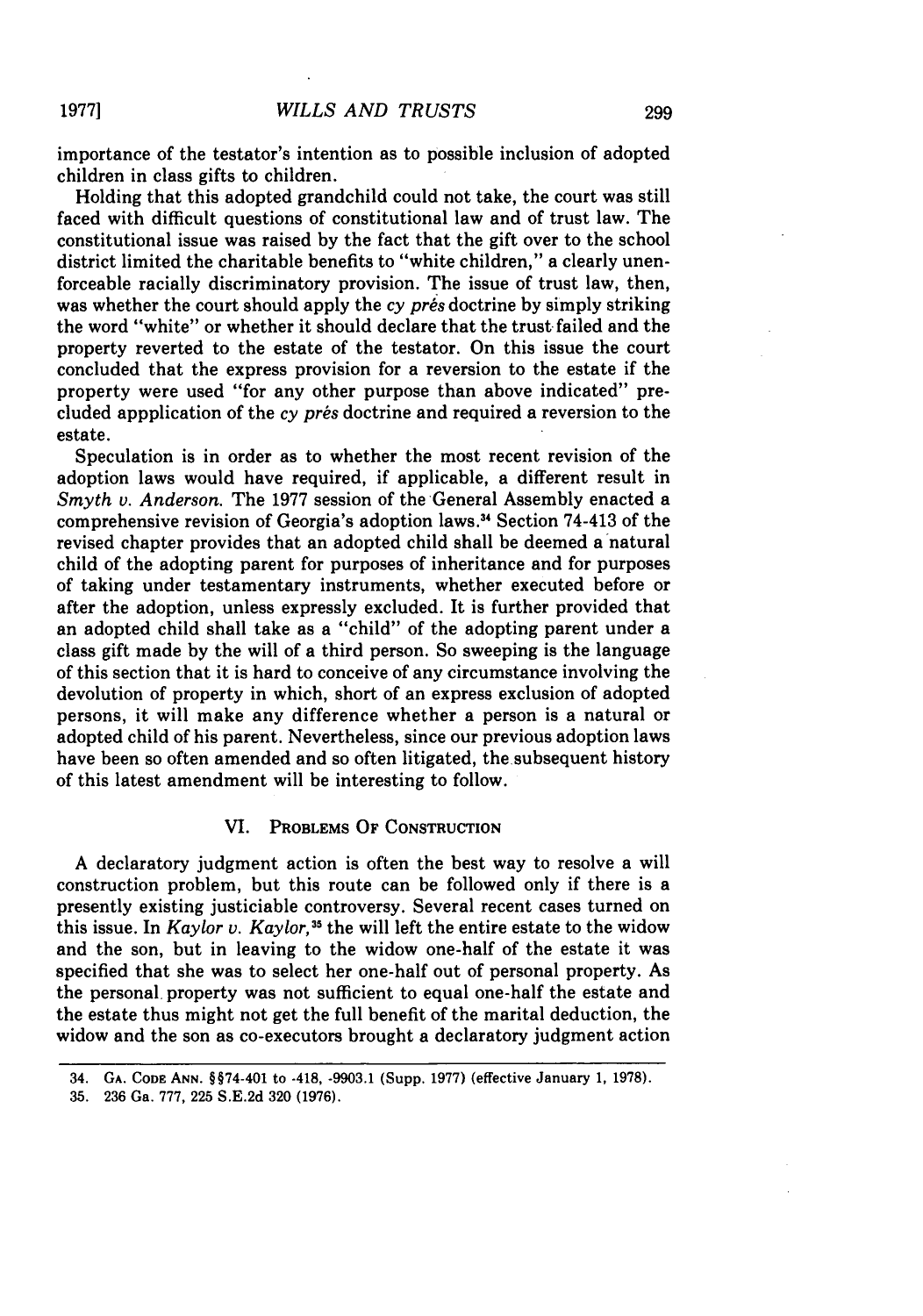against themselves as individuals, seeking a decree that the widow was entitled to all of the personalty and to enough of the realty to make her entire share amount to one-half the adjusted gross estate. The action was dismissed. No justiciable controversy was shown between the parties as coexecutors and as individuals. Indeed, the court noted, there was complete agreement between the parties. They both wanted, in both capacities, whatever would assure the maximum marital deduction. The real adverse party was the Internal Revenue Service, and it was not made a party to the litigation.

In two other cases, though, justiciable controversies were found to exist. In *Ra by v. Minshew,38* the issue was whether a legacy from a father to two of his children had lapsed for failure of the condition attached to it. The condition was that the legatees support their mother from the time of their father's death until that of their mother's. That condition was rendered impossible because the mother predeceased the father. The legacy was upheld on the ground that the condition was a condition subsequent, now impossible of occurrence.

Whether a will violates the rule against perpetuities is also a justiciable issue because that issue is raised at the testator's death. In *Rogers v. Rooth*,<sup> $37$ </sup> the devise was to *A*, *B*, and *C* successively for their respective lives, remainder to the child or children "born or to be born" to *C* for their respective lives, with ultimate remainder in fee to the children of that child or children. The ultimate remainder in fee violated the rule because it used as measuring lives some potential lives (children of *C)* that were not in being at the creation of the interests. The rule is concerned with possibilities not probabilities or actualities. When *C's* life estate ended and he left only one child, that child took the property in fee. Being the "last taker under legal limitations," his life estate under the will was enlarged into a fee. <sup>38</sup>

It is unfortunate, but probably unavoidable, that the disposition of substantial assets sometimes Will turn upon what a testator actually meant when he employed some commonly used but nevertheless imprecise words or phrases. In *Alford v. Citizens & Southern National Bank*,<sup>39</sup> the will contained a bequest to the widow of all bonds, capital stock, or other securities and then left to a residuary trust "all other property of every kind and description." The widow contended that promissory notes secured by real estate and savings and loan association certificates and passbook accounts were "other securities" given to her in the prior clause, while the residuary trust beneficiaries contended that these items were included in the "all other property" left to the residuary trust. The court held that

<sup>36. 238</sup> Ga. 41, 231 S.E.2d 53 (1976).

<sup>37. 237</sup> Ga. 713, 229 S.E.2d 445 (1976).

**<sup>38.</sup> GA. CODE ANN.** §85-707(a) **(1970).**

**<sup>39. 237</sup>** Ga. 194, **226 S.E.2d 905 (1976).**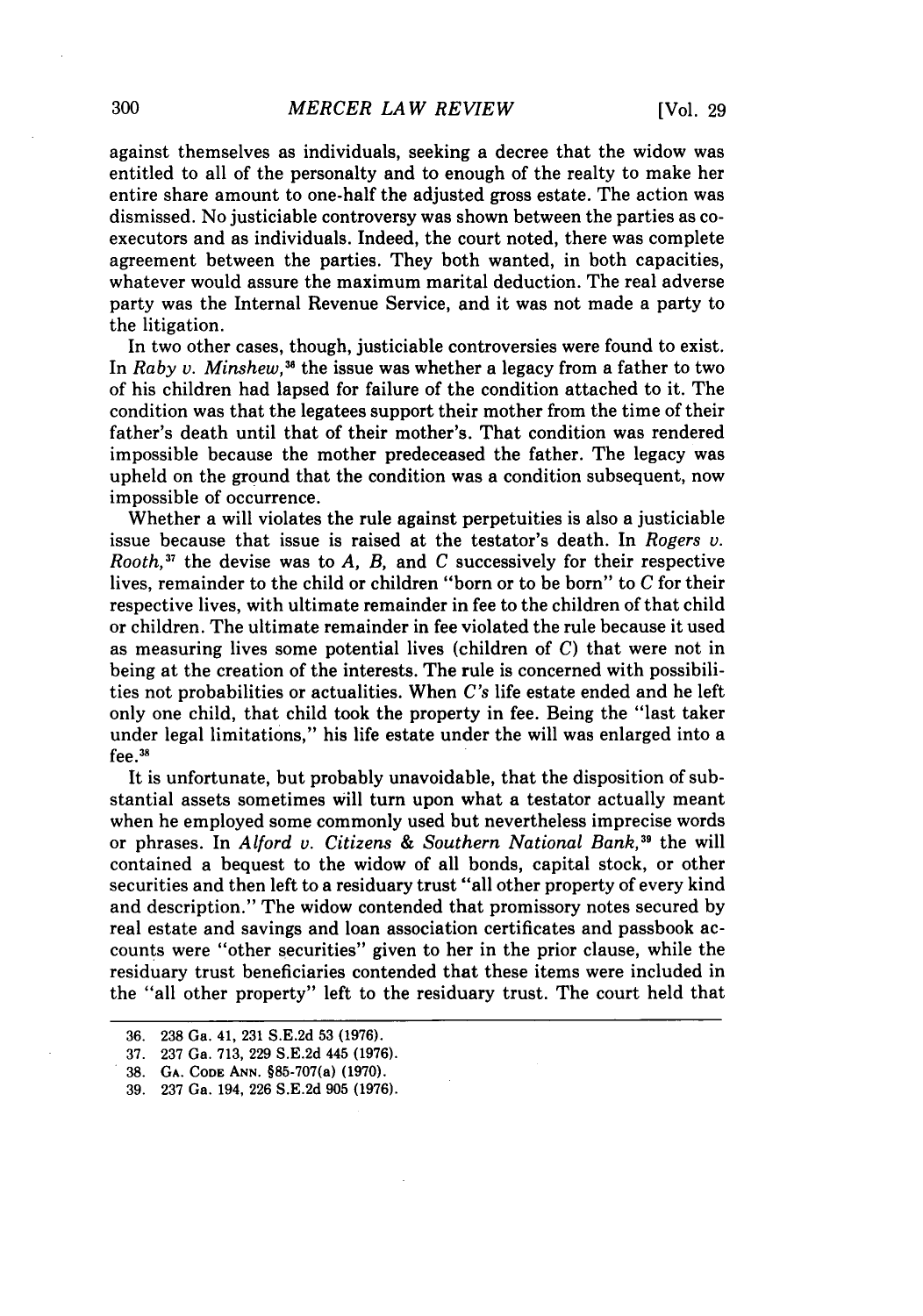**1977]**

these items were neither bonds, capital stock, nor securities; hence they passed to the residuary trust rather than to the widow.

The same sort of constructional problem was litigated in *Cannon v. First National Bank of Atlanta*,<sup>40</sup> where the will bequeathed to a son "the remainder of my personal property, except cash, stocks and bonds" and then created a trust of the residue. The issue was whether promissory notes held by the testatrix at her death, which had been given as the purchase price of realty sold by her, passed as personal property under the bequest to the son or as a part of the residue going into the trust. The court concluded that the term "personal property" in the bequest to the son was intended to include only tangible personal property and not such intangibles as the promissory notes. The court was influenced by the fact that a contrary construction would have left no assets to fund the residuary trust.

Where the residuum of an estate is completely used up in the payment of debts and expenses of administration and it appears that there must be some abatement of legacies, the statutory order of abatement<sup>41</sup> will not always resolve the problems. Many of the varied approaches taken by courts in resolving these problems were employed in *Killingsworth v. First National Bank of Columbus.2* While the issues raised in this case with respect to particular legacies will be discussed in a manner which would suggest that they are independent of each other, these legacies all had hovering over them the threat of total or partial abatement. A direction to the executor to rent an office building for a ten-year period and then to convey it to *A* and *B* was held to be a devise of a future interest, possession and enjoyment of which would begin ten years after the testator's death. The result, of course, was that the income from the property during that ten-year period would go to the estate for general estate purposes. While there were mortgage liens on this property, the record did not show whether they represented debts created by the testator or an assumption by him of debts of the predecessor in title. The answer to this question might have some bearing on the testator's intention as to exoneration but, since there were no funds to pay any of the general legacies, exoneration of this realty would not be justifiable since it would have to be at the expense of other specific legatees.

Another item of the will provided for a college education for the testator's nephews and nieces. It was argued that such legacies, being conditional, should abate before other general legacies, but the court responded that our law makes no subclassification of general legacies for purposes of abatement. The same reasoning was applied to a bequest of \$500 per month for sixty months.

The most interesting holding in *Killingsworth,* and probably the most

<sup>40. 237</sup> Ga. **562, 229 S.E.2d 361 (1976).**

<sup>41.</sup> **GA. CODE ANN. §§113-821, -1509 (1975).**

**<sup>42. 237</sup> Ga. 544, 228 S.E.2d 901 (1976).**